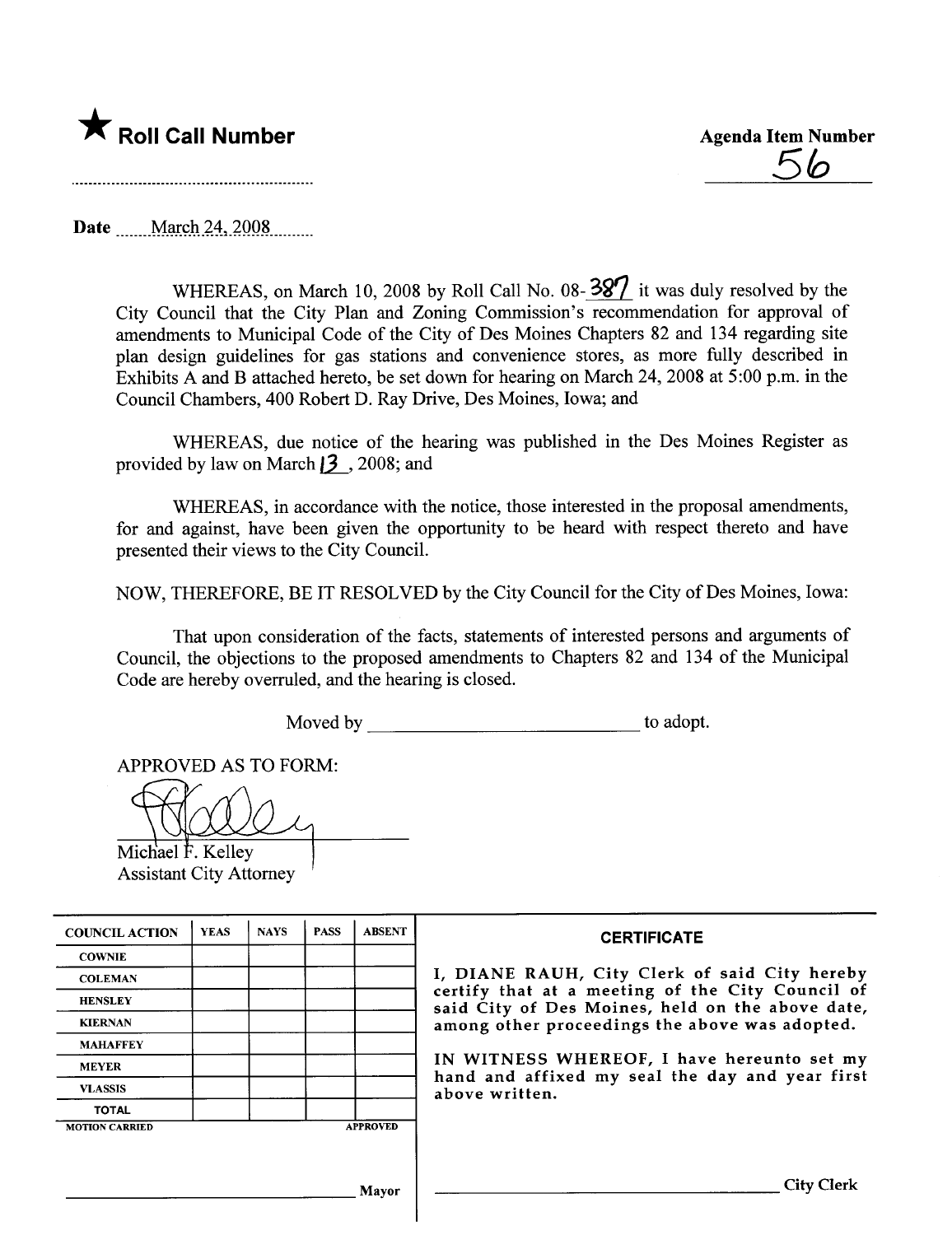

**Agenda Item Number** 

 $\smash{\overline{\mathscr{S}}}$ 

Date ....mM\_~ç-tl-lQ'-L-QQ~.\_....\_\_.

 $\blacktriangledown$  Roll Call Number

WHREAS, the City Plan and Zoning Commission has advised that at a public hearing held on February 2 I, 2008 its members voted 12-0 in support of a motion to recommend APPROVAL of amendments to Municipal Code of the City of Des Moines Chapter 82 (Site Plan Ordinance) regarding site plan design guidelines for gas stations and convenience stores and Chapter 134 (Zoning Ordinance) of the Municipal Code of the City of Des Moines regarding zoning and site plan review regulations for gas stations and convenience stores in the City of Des Moines. The proposed amendments to Chapters 82 and 134 are as follows:

| Amending Sec. 82-208. | Determination for property subject to administrative approval.     |
|-----------------------|--------------------------------------------------------------------|
| Amending Sec, 82-209  | Determination for property not subject to administrative approval. |
| Adding Sec. 82-214.8  | Gas Station/Convenience Store Site Plan Design Guidelines          |
| Amending Sec. 134-3   | Definitions.                                                       |
| Amending Sec. 134-842 | Principal permitted uses.                                          |
| Amending Sec. 134-947 | Principal permitted uses                                           |

NOW, THEREFORE, BE IT RESOLVED by the City Council of the City of Des Moines, Iowa, as follows:

1. That the meeting of the City Council at which the proposed PBP conceptual plan is to be considered shall be held in the Council Chambers, City Hall, 400 Robert D. Ray Drive, Des Moines, Iowa 5:00 p.m. on March 24, 2008, at which time the City Council will hear both those who oppose and those who favor the proposal.

2. That the City Clerk is hereby authorized and directed to cause notice of said proposal in the accompanying form to be given by publication once, not less than seven (7) days and not more than twenty (20) days before the date of hearing, all a specified in Section 362.3 and Section 414.4 of the Iowa Code.

| <b>APPROVED AS TO FORM:</b><br>Michael F. Kelley<br><b>Assistant City Attomey</b> |             |             |             |                                 | to adopt.<br>Moved by                                                                                |  |  |  |
|-----------------------------------------------------------------------------------|-------------|-------------|-------------|---------------------------------|------------------------------------------------------------------------------------------------------|--|--|--|
| <b>COUNCIL ACTION</b>                                                             | <b>YEAS</b> | <b>NAYS</b> | <b>PASS</b> | <b>ABSENT</b>                   | <b>CERTIFICATE</b>                                                                                   |  |  |  |
| <b>COWNIE</b>                                                                     |             |             |             |                                 |                                                                                                      |  |  |  |
| <b>COLEMAN</b>                                                                    |             |             |             |                                 | I, DIANE RAUH, City Clerk of said City hereby                                                        |  |  |  |
| <b>HENSLEY</b>                                                                    |             |             |             |                                 | certify that at a meeting of the City Council of<br>said City of Des Moines, held on the above date, |  |  |  |
| <b>KIERNAN</b>                                                                    |             |             |             |                                 | among other proceedings the above was adopted.                                                       |  |  |  |
| <b>MAHAFFEY</b>                                                                   |             |             |             |                                 |                                                                                                      |  |  |  |
| <b>MEYER</b>                                                                      |             |             |             |                                 | IN WITNESS WHEREOF, I have hereunto set my<br>hand and affixed my seal the day and year first        |  |  |  |
| <b>VLASSIS</b>                                                                    |             |             |             |                                 | above written.                                                                                       |  |  |  |
| <b>TOTAL</b>                                                                      |             |             |             |                                 |                                                                                                      |  |  |  |
| <b>MOTION CARRIED</b>                                                             |             |             |             | <b>APPROVED</b><br><b>Mayor</b> | <b>City Clerk</b>                                                                                    |  |  |  |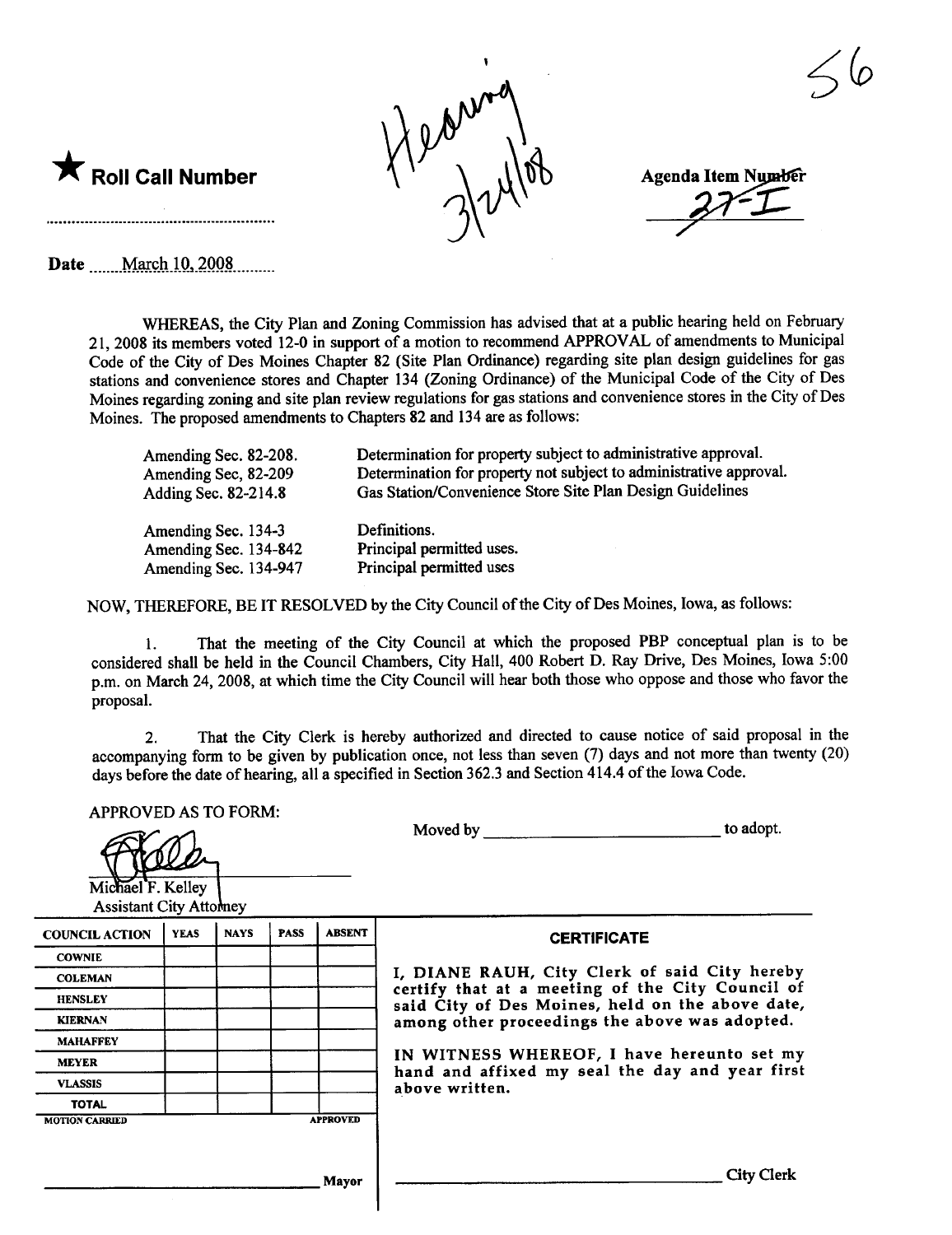March 10, 2008



Honorable Mayor and City Council City of Des Moines, Iowa

Members:

Communication from the City Plan and Zoning Commission advising that at their meeting held February 21, 2008, the following action was taken:

## COMMISSION RECOMMENDATION:

After public hearing, the members voted 12-0 as follows:

|                                                               | <b>Commission Action:</b>   | Yes | <b>Nays</b> | Pass | <b>Absent</b> |
|---------------------------------------------------------------|-----------------------------|-----|-------------|------|---------------|
|                                                               | Leisha Barcus<br>David Cupp | Χ   |             |      | Χ             |
|                                                               | <b>Shirley Daniels</b>      | Χ   |             |      |               |
| <b>CITY OF DES MOINES</b>                                     | Dann Flaherty               |     |             |      |               |
|                                                               | <b>Bruce Heilman</b>        | Χ   |             |      |               |
| $\sqrt{2}$                                                    | Jeffrey Johannsen           | X   |             |      |               |
|                                                               | Greg Jones                  | Χ   |             |      |               |
| CITY PLAN AND ZONING COMMISSION<br><b>\RMORY BUILDING</b>     | <b>Frances Koontz</b>       |     |             |      |               |
| 602 ROBERT D. RAY DRIVE<br><b>DES MOINES, IOWA 50309-1881</b> | Kaye Lozier                 | Χ   |             |      |               |
| 515) 283-4182                                                 | Jo Anne Corigliano          | Χ   |             |      |               |
|                                                               | <b>Brian Millard</b>        | Χ   |             |      |               |
| ALL-AMERICA CITY<br>1949, 1976, 1981                          | <b>Mike Simonson</b>        |     |             |      | Х             |
| 2003                                                          | <b>Kent Sovern</b>          | х   |             |      |               |
|                                                               | Tim Urban                   | Χ   |             |      |               |
|                                                               | <b>Marc Wallace</b>         |     |             |      | Х             |

APPROVAL of the drafted text amendments to the Zoning and Site Plan Ordinances providing for review of Site Plans for gas stations by the Plan and<br>Zoning Commission under specific design quidelines. (10-2008-5.01) Zoning Commission under specific design guidelines.

# STAFF RECOMMENDATION AND BASIS FOR APPROVAL

Staff recommends approval of the drafted text amendments to the Zoning and Site Plan Ordinances providing for review of Site Plans for gas stations by the Plan and Zoning Commission under specific design guidelines.

## STAFF REPORT

# i. GENERAL INFORMATION

1. The proposed text changes are attached as Exhibit "A" and generally make the following modifications to the principål permitted uses in the Zoning Ordinance and add design guidelines to the Site Plan Ordinance providing for site review of gas stations and convenience stores by the City Plan and Zoning Commission:

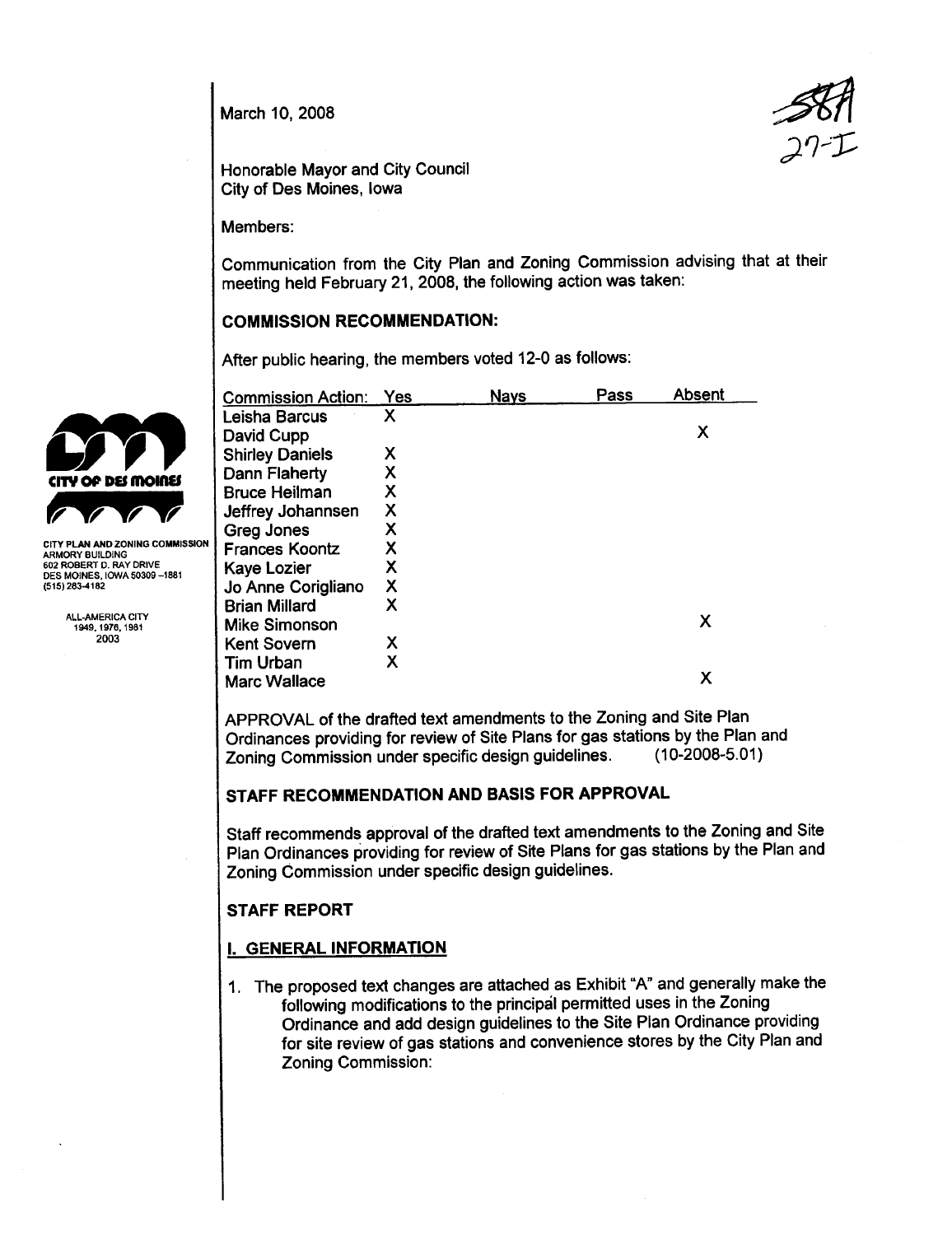- 2. Addition of language in Chapter 134 "Zoning Ordinance", modifying the Principal permitted uses for the "C-1", "NPC", and "C-2" Districts to qualify that any proposed use as a gas station or convenience store is subject to site plan review and approval pursuant to design guidelines set in section 82-214.8.
- 3. Addition of language to Chapter 82 "Site Plan Ordinance", including improvements to property used as a gas station to the list of improvement types excepted from administrative approvaL.
- 4. Addition of language to Chapter 82 "Site Plan Ordinance", providing design guidelines for review of gas station in the categories of Site Design, Architecture, Landscape Design, and Lighting.

## II. ADDITIONAL APPLICABLE INFORMATION

On August 6,2007 by Roll Call No. 07-1545, the City Council received communication from a representative of the Des Moines Neighbors proposing an amendment to the City Code to require that gas station development be required to have review by the Plan and Zoning Commission and could only be approved upon finding that the proposed improvements would not conflict with any residential character of the surrounding area. The City Council took action to refer the matter to the City Manager.

At the suggestion of the City Manager, the matter was referred to the Regulation and Ordinances committee (R&O) of the Plan and Zoning Commission. The R&O determined that the Commission would require objective criteria or guidelines for review of any Site Plan that extended beyond the administrative standards to address the unique impacts presented by gas stations. Staff researched and drafted design guidelines based on both existing ordinances in other cities and to address concerns voiced by the R&O on existing gas station development in Des Moines. R&O instructed staff to present the guidelines to a thorough representation of business stakeholders and to the representation of the Des Moines Neighbors group. In addition, several of the stakeholders addressed the R&O committee at subsequent meetings resulting in adjustments to the design guidelines.

Written comments from the stakeholders have been also been received and are summarized as follows with the R&O committee's response:

. Concern that setting a minimum area of 1,000 square feet of site open space per fueling location would be cumbersome when subsequently adding fueling locations to site, and that a flat percentage of open space is more flexible.

All site plans do have a flat minimum percentage of open space of 20%. The intent of the amount per fueling location is to ensure that intensity of fueling activity does not become too dense for the site area provided. If developers want flexibilty to add fueling locations at a later time when business grows, then additional open space should be provided with the site at the front end.

. Concern regarding the guideline to use primary building material on all sides of the building, with opportunity to use alternate materials on an elevation that would use a screening to mask it from adjoining property.

R&O was concerned that the screening would not be as attractive as a 360 degree architecture of the building. Buffering would not need to extend beyond minimums in many cases because all elevations of the building would be more attractive with this requirement.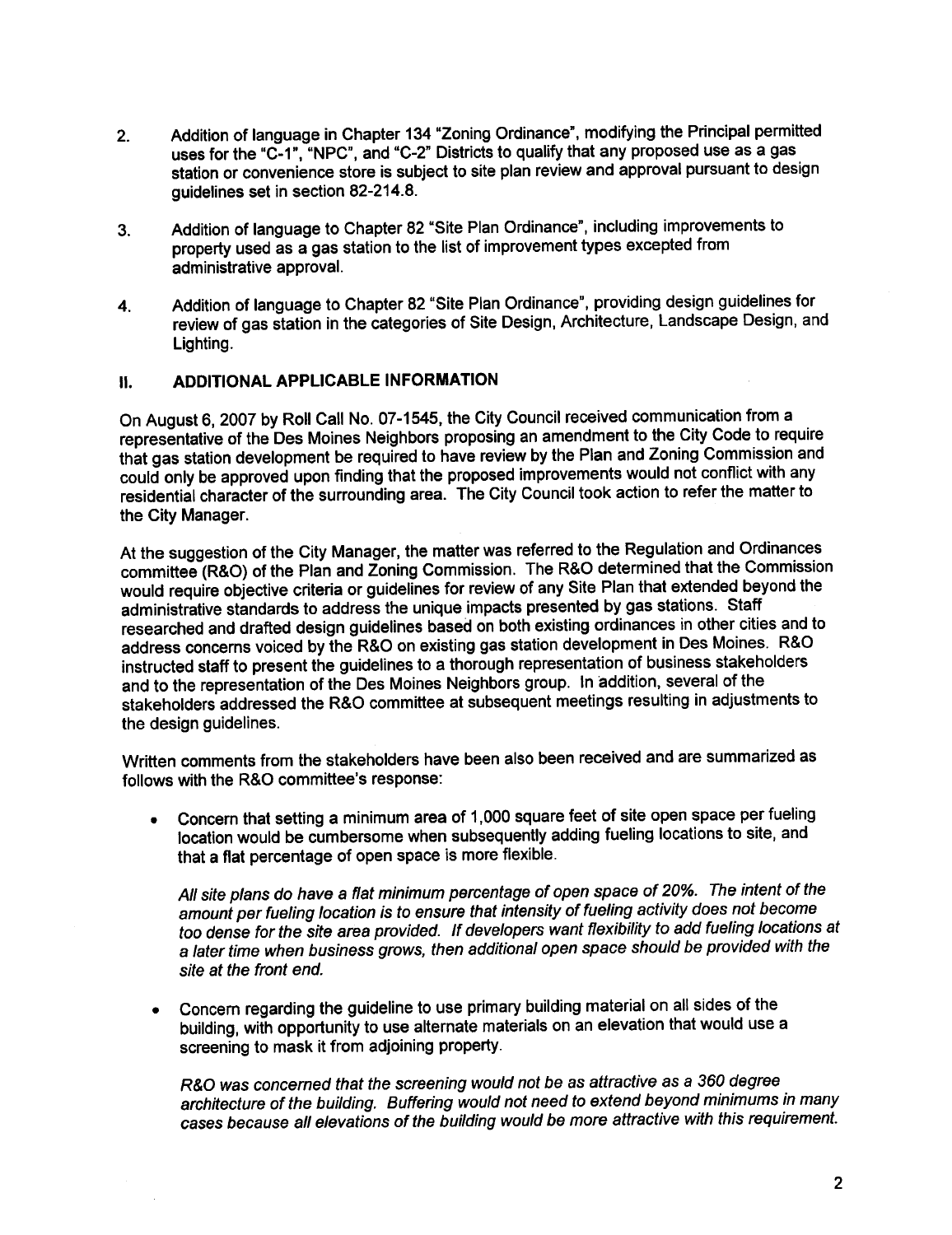. Concern that flat finishes required on canopies would be expensive and difficult to maintain and keep attractive (expressed by more than one stakeholder).

This guideline was removed and is not contained in the draft under consideration.

. Concern that bufferyards with requirement that plant material exceed the typical minimum, indicating that the minimum is sufficient to provide a transition.

R&O revised the language to put developers on notice that conditions may require plant material to exceed minimums to ensure a proper transition, giving the Commission the flexibility to require more material when the site location dictates. The R&O concurs that changes to the minimum buffer requirements should be completed as part of a future review of the City's Landscape Standards.

. Concern was raised about setting specific lighting levels underneath the canopy, indicating that the proposed level was too low for normal activities in dispensing fuel (expressed by more than one stakeholder).

R&O removed provisions for maximum lighting levels beneath the canopy, but has kept maximum levels to be measured at the property line depending on the adjoining use in the current draft under consideration.

. Concern that 15' maximum height for site lighting is too low to allow a feasible number of poles, and that a 20'-25' pole maximum would be more workable.

R&O revised the maximum height to 20' in the current draft which is consistent with recent allowances on maximum heights on other commercial uses by Planned Unit Development. However heights in excess of 20' would exceed the maximum canopy height and could not be supported as a general guideline.

. Concern of the site guideline seeking shared drive access, indicating that direct access to the site was imperative to the industry.

R&O did not view this as a rigid requirement and believed that all new sites should look for shared access opportunities with adjoining business during the design process to minimize traffic conflicts in the surrounding commercial area.

. The primary concern expressed by the stakeholders was that specifically identifying their type of business for a formal site plan review was unfair and put them at a disadvantage with other commercial uses with which they are in competion.

R&O believes that there are unique impacts brought by gas station uses to surrounding neighborhood and commercial uses. The additonal level of review wil bring a better dynamic to the decision making process by including neighbors at the table, resulting in a site design that works for everyone involved. Setting a specific site plan design guidelines for an individual use is not unprecedented in the Zoning and Site Plan Ordinances. This is already in practice for vehicle display lots, multiple family residential, and sites developed in the "NPC", "C-3B", and "D-R" Zoning Districts.

# SUMMARY OF DISCUSSION

Erik Lundy: Presented the staff report and recommendation. Noted they are amending two different parts of the City Code: Chapter 134, the Zoning Ordinance and Chapter 82, the Site Plan Ordinance. Explained the basis for the ordinance is to require a formal review by the Plan and Zoning Commission of all C-store/gas station site plans.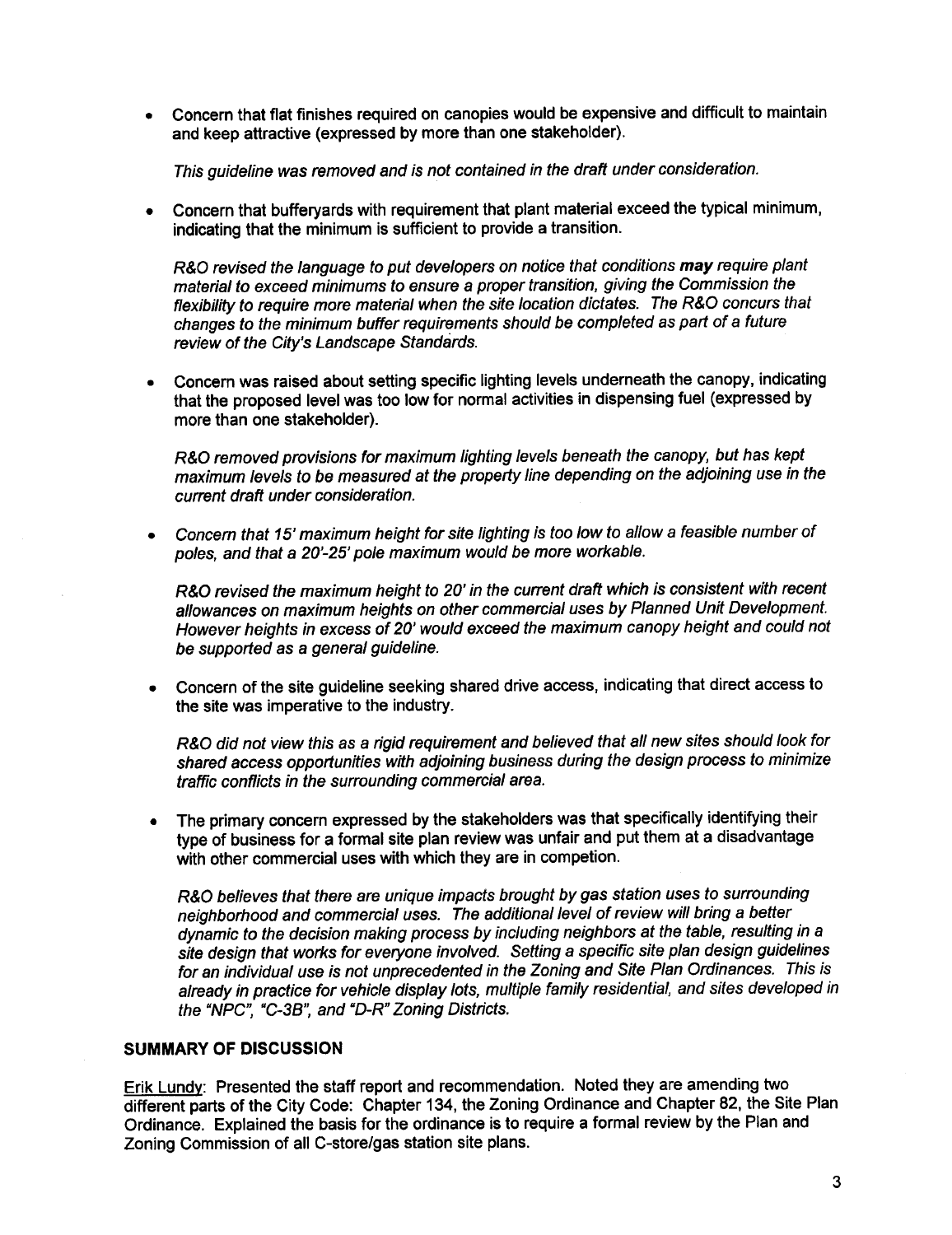Bruce Heilman: Noted the ordinance adds convenience store/gas stations as site plans that need to be reviewed by the Plan and Zoning Commission. Noted it was based on things the Commission has asked from gas stations and convenience stores for a number of years such as lighting and architectural amenities. The only change is the addition of the step that the site plan appears before the Commission for review.

Tim Urban: Expressed concern relative to Section 82 where the paragraph states the site plan "shall be denied" if it is not consistent with the guidelines or neighborhood character.

Bruce Heilman: Responded that the key is it will have no significant detrimental impact on the use and enjoyment of the adjoining residential uses. If the Commission determines it wil be detrimental it will give them the authority to deny.

Tim Urban: Suggested the current wording leaves the door open for someone to arbitrarily deny it because they don't like it.

Bruce Heilman: Used "shall" and "should" in the guidelines to allow flexibility for different designs in different areas.

Erik Lundy: Noted the language is the same as is in the vehicle display lots and the conjunction "and" brings in the requirement that the Commission has to use the guidelines to make the basis of the decision. Suggested the design of the language allows the power for P&Z to deny it if they find it doesn't meet the requirements.

Mike Kelley: Noted the language "shall be denied" was taken from other guidelines; it has been used before and is beneficial to enforcement.

Kent Sovern: Suggested the conjoining of "and" is necessary because the Commission could be presented with a plan that is out of scale to the neighborhood.

Leisha Barcus: Asked how a PUD would be affected.

Erik Lundy: Noted the guidelines indicate that only site plans less than 2 acres would be treated under the design guidelines and anything exceeding that would automatically require rezoning to PUD and be taken through that process. Staff would look at the guidelines as a reference point in reviewing any PUD that would come forward.

Bruce Heilman: Noted if staff determines a change in an initial PUD is of such a nature to be a substantial change, then it returns to the Commission.

Leisha Barcus: Asked why staff felt it was important to maintain a minimum area of 1,000 square feet of open space per fueling location.

Erik Lundy: Explained the landscaping provisions require a minimum of open space of 20% for any site plan. The concern that caused the provision was that the intensity of the development may dictate additional open space as necessary. Staff based the amount of square footage open space provided on existing sites and looked at more recent developments to arrive at the percentage of open space per fueling location.

Larry Hulse: Noted the attempt was that once the sites become larger the open space needs to increase because the facilty is more intense. Staff looked at other stations to arrive at a ratio of additional square footage of open space as they get larger.

Erik Lundy: Explained if an existing site is going to be intensified, the provision of open space needs to be taken into consideration to make it work. It is also a safeguard for looking at the expansion of existing sites. He offered an example that there may be an existing site that does not

58(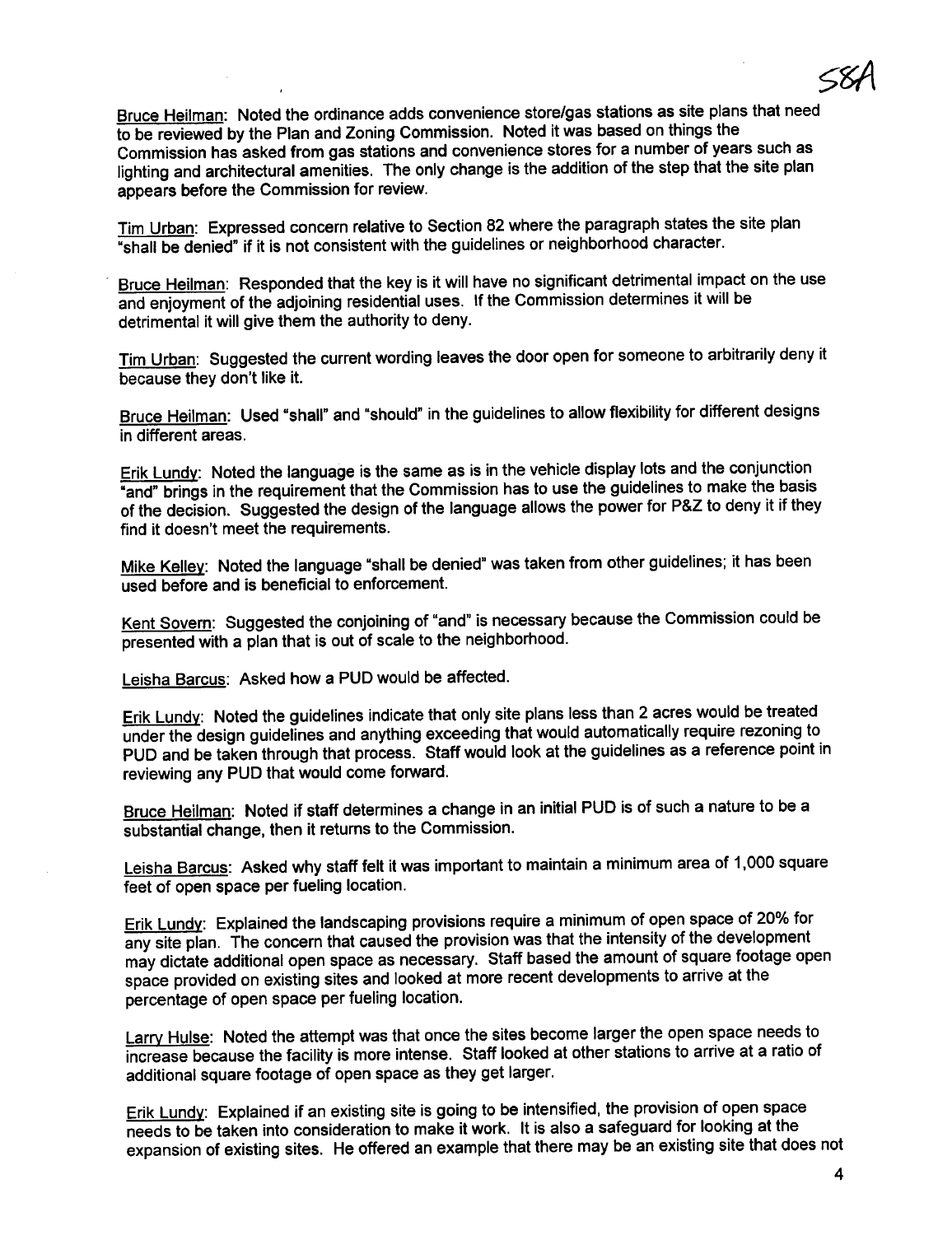meet the 20%. If they wanted to expand, this would be a way for them to do that if they were able to achieve the open space requirement. The 1,000 square feet may be a higher amount of open space than 20%, but in no case can it be less when the site plan design guidelines are applied. The 20% would prevail if the 1,000 square feet per fueling location ended up being less than 20%.

Bruce Heilman: Noted "when subsequently adding fueling locations to the site" is what caught the attention of the Committee. Their concern was to ensure the Commission does not approve a four fueling station site and a few years later they have 8 or 10 unbeknownst to the Commission because the additional fueling station could be squeezed in. The Committee was comfortable with the math to ensure there would be adequate space to buffer the added activity.

Mike Ludwig: Noted in the C-2 zoning district, there is no limit of pumps so there needed to be some measure to address the impacts of increasing the number of pumps on a property.

Tim Urban: Asked if the ordinance is approved, if it would preclude any convenience store/gas station that would have more than 8 pumps and how a store that would want 10 or 12 pumps would be approved.

Erik Lundy: The C-2 district does not currently limit the number of fueling stations. The site plan guidelines wil limit the number of pumps via required open space.

Larry Hulse: Noted they would have to have more area than the 1,000 square feet per fueling pump.

#### CHAIRPERSON OPENED THE PUBLIC HEARING

The following individual spoke in support of the request:

Kimberly Hansen, 4015 Woodland Avenue: Represented Des Moines Neighbors. Thanked the staff and members of the R&O. Noted the Des Moines Neighbors Committee had been working on the ordinance for two years. Explained why the Des Moines Neighbors had sought the ordinance and noted they are in support of the changes to the ordinance.

Brian Milard: Asked how their concerns came to be.

Kimberly Hansen: Indicated there are neighborhoods that network concerns at the Des Moines Neighbors' meetings and there was a lot of discussion about convenience stores and gas stations two and a half years ago. Explained that to be economically viable they need to be larger, but neighborhoods do not necessarily have the accommodations for that. Noted Ed Conlow is the Chairman of the Committee, but he is the head of the Legislature and could not be present.

Larry Hulse: Noted in 2000 the Commission was looking at the number of pumps at convenience stores and gas stations. Indicated it wil be good to have guidelines for staff to follow.

John Morrissey, 2913 Oxford Street: Asked the Commission to vote in favor of the Ordinance and noted he believed the conjunction "and" belonged in the revision because he wants to know if a project is proposed in his neighborhood the residents wil have the opportunity to voice their concerns. Also asked that the Commission review the ordinance in a few years.

Bob Mickle, 1711 Woodland Avenue: Voiced favor for having more controls for the new versions of convenience stores/gas servicing stations. In a number of areas they are detrimental to the adjacent and surrounding neighborhood. Noted his neighborhood has a QT operation that can fuel 8 cars at one time at the intersection of 18<sup>th</sup> Street and Ingersoll. Suggested the gas stations have enlarged so much it is an overpowering use when there is residential nearby that have had to conform to other standards. When the enlarged gas stations are adjacent to historic areas it needs to be taken into consideration as to how they fit in the neighborhood.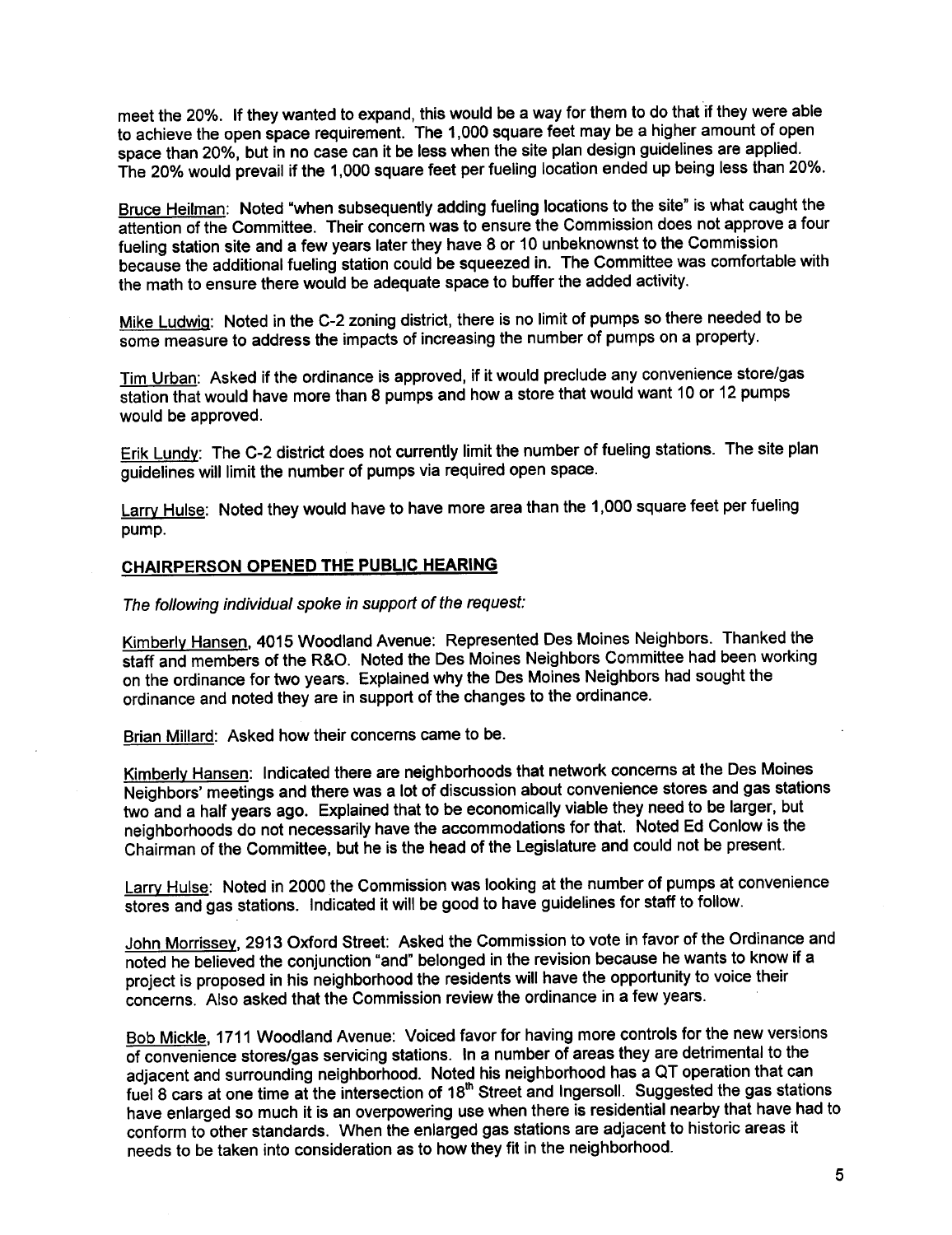#### The following individual spoke in opposition:

Larry James, Jr., 699 Walnut Street, Des Moines: Representing Quik Trip Corporation. Noted their main concern is that the ordinance will significantly impact the way they do business in Des Moines. Noted QT is not necessarily against Plan and Zoning review but felt the critena were too broad. The ordinance looks at the issues as a whole and dealt with those issues. Suggested the ordinance from Scottsdale, AZ that the ordinance was based on is too long and very detailed but lacks specificity as far as looking at neighborhood character. Asked for a continuance until March to give the parties an opportunity to meet with R&O and attempt to work out the issues and come up with a tighter ordinance to meet the needs of businesses and the neighborhoods. If the City wishes to improve the old gas stations, the ordinance will be a hindrance to that.

Bruce Heilman: Asked the speaker if there were new concerns because they met and negotiated and compromised and responded to specific concerns from the feedback received.

Larry James, Jr.: Noted the ordinance is not something that representatives can get answers to overnight. He would like to meet to work out specifics. There are questions they would like to see answered. Noted he did not see the ordinance as clear and consistent and to move forward as a City it is important that the ordinance be specific.

Tim Urban: Asked how the ordinance is applied to the C-2 vs C-1 districts.

Mike Ludwig: Noted the ordinance would apply to all C-stores regardless of the zoning district. C-1 districts limited C-stores to a maximum of 6 vehicles being fueled at one time. C-2 district is unlimited. Therefore the open space requirement wil help regulate the maximum number of pumps allowed.

Bruce Heilman: Noted a site plan may be great in one area but may be a disaster in another. He had no objection to addressing new concerns.

Brian Millard: Suggested Des Moines is more lax in their ordinance than other cities.

Larry James, Jr.: Did not think the issue was site plan review or no site plan review. The issue is that there is an ordinance that is pared down from where it is to get something that is tighter and speaks to more specific issues.

Dann Flaherty: Asked how long Quik Trip has known the ordinance was being proposed.

Larry James. Jr.: Noted he has been involved for the past month.

Dann Flaherty: Asked if he contacted R&O to suggest changes to the ordinance.

Larry James. Jr.: Noted QT sent the two letters that were in the Commission's packets addressing the ordinance as a whole. They did not submit specific answers to the ordinance. QT is a large organization and they had general concerns but they are more defined now and a short deferral would allow the opportunity to address those concerns and work with R&O.

Dann Flaherty: Expressed concern that the people complaining have no suggestions. He wants to hear solutions.

Larry James. Jr.: Indicated at a future meeting QT would act in good faith with concrete suggestions at R&O. Noted he was asking for a deferral so they could work with R&O. There were a number of questions brought up by the Commission and there are questions QT has that need to be addressed.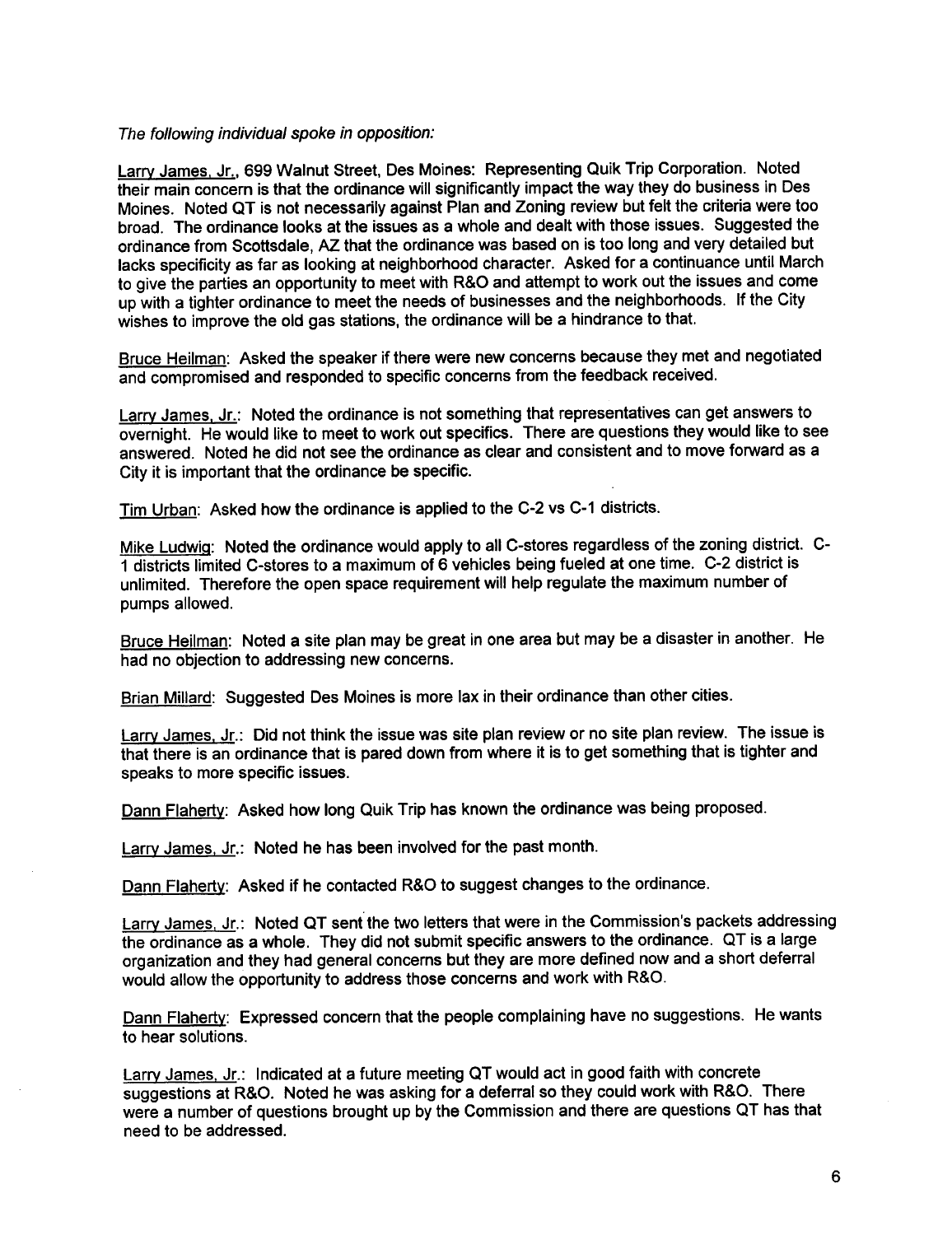~8r

Bruce Heilman: Noted notification to stakeholders went out two or three months ago. He would be amendable to sitting down again if there was something new.

Larry James, Jr.: Noted they would have specific suggestions for R&O.

Brian Millard: Noted at the last meeting this issue was discussed the Commission specifically asked for input.

Greg Jones: Would not be opposed to listening again but the sale of C-stores is larger because it's been compounded with car washes, canopy with gas pumps, and lighting. There are things that would work on one site but not on another.

Bruce Heilman: Noted there is no crucial time frame. Explained the Commission wants the process to be open and asked if Quik Trip could meet Wednesday, February 27, 2008 at the R&O meeting.

Larry James, Jr.: Indicated he would be available.

Bruce Heilman: Noted the Commission does not want to be anti-development.

Mike Ludwig: Suggested dates for consideration, noting there would only be one meeting in the month of March. If continued, the item would return to the Plan and Zoning Commission on April 3<sup>rd</sup> at the earliest. If the Commission chooses to make a recommendation at this meeting, the Council wil have to set a hearing and then hold a hearing and have second and third hearings unless they are waived. The City Council would not be able to hold a public hearing until March 24<sup>th</sup> for the first reading and with significant objection they would not likely waive the second and third readings.

Jeffrey Johannsen: Noted he is not against development but would like to see QT work with the neighborhood associations and the community.

Larry James, Jr.: QT wants to be a good neighbor and they want to make sure they are on the same page as everyone else and more input would be beneficial.

Dennis Flora, 2716 Indianola Road. Des Moines: Owner of Git-n-Go stores. Agreed another meeting would be good. Expressed concern relative to the amount of lighting; he was in favor of increasing it to protect the customers and employees.

John Mains, 821 Gordon Ave., Norwalk, Iowa: Noted he represents the Petroleum Marketers and Convenience Stores of Iowa and just found out about the meeting the day before. He had not had a chance to look at the ordinance but spoke with some members about the ordinance and they expressed some of the same concerns that had been mentioned regarding the ambiguity of the ordinance. Indicated if there is another stakeholders meeting he would like to be included in it.

Bruce Heilman: Asked him to expound on what his concerns with the ordinance were, as a petroleum distributor.

John Mains: Noted he represents convenience stores and was representing their membership including individual stores.

Brian Millard: Asked if he would attend with suggestions and not complaints if another meeting is held.

John Mains: Noted people he talked to had concerns.

Brian Millard: Noted if there is a deferral they want input as to what will work; to see solutions.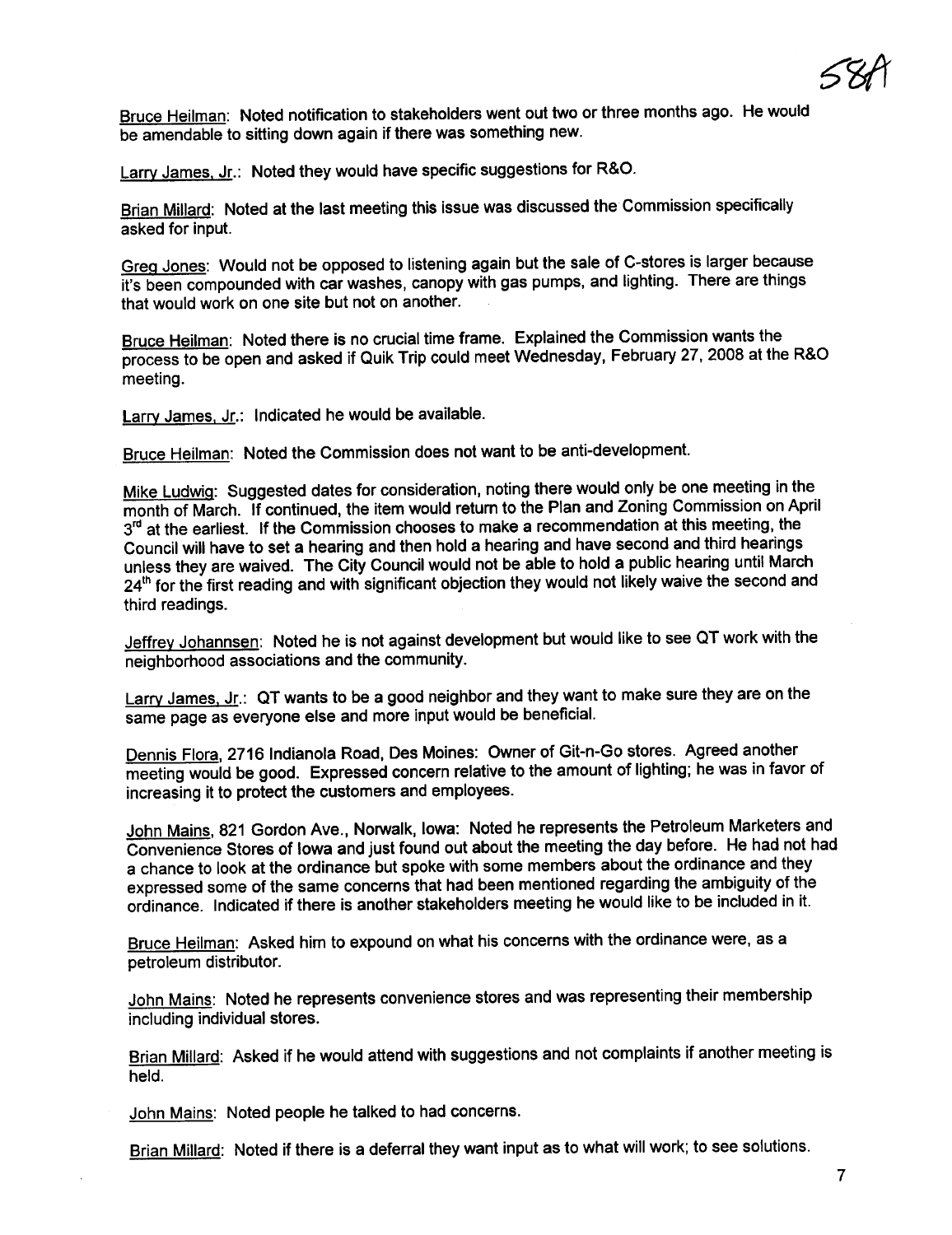John Mains: Noted he could get suggestions to bring to the meeting.

## CHAIRPERSON CLOSED THE PUBLIC HEARING

Kent Sovern: Moved for approval of the ordinance because the R&O heard the concerns from the stakeholders and they learned there is a certain size and location for the facilities. They are moving away from the four-station neighborhood stores. The recently approved stores that were looked at and the subject design standards being applied it was determined the industry is already complying with the standards. Most neighbors and most of the Commission wil look poorly on the expansion of sites that are in neighborhoods already. At the expansion of existing fueling stations there will be significant opposition by anyone being affected directly or indirectly. He voiced support of the ordinance because he believes staff and the Commission has gone through the proper process and the industry has had ample and effective communication. He believed the ordinance to be good and one that could be worked with.

Fran Koontz: Thanked the R&O Committee for their diligence and work.

Brian Milard: Noted a recent letter indicated the new guidelines would "deter existing operators from making improvements to older, unattractive facilties". He added there are abandoned convenience stores all over that have become pawn shops or used car lots. The adaptive reuse is not there. He suggested input from the neighborhoods is critical but suggested the stakeholders have had ample time to provide input.

Bruce Heilman: Thanked the staff for their work on the ordinance.

Jeffrey Johannsen: Thanked the R&O Committee for their hard work.

Leisha Barcus: Asked about all display items for sale being displayed within the main building or within designated areas screened from public streets and not within required building setbacks and noted she sees window washer fluid sitting outside convenience stores and asked how those displays would be affected.

Erik Lundy: Noted the things that are happening are in existing stores and they would continue to be able to do those things. There is a merchandising requirement that is already in the ordinance in terms of being outside the front yard setback, which is the 25' in C-1 and in C-2 districts. From this point on businesses are being asked to identify the locations where they will merchandise. If there are areas that are not appropriate they may need to screen them or adjust the site plan accordingly. It wil help with enforcement tools, as well.

Leisha Barcus: Asked if it should read that "merchandising areas should be noted on the site plan".

Erik Lundy: Affrmed, noting the intent was that it would be noted on the site plan so it would be predictable as to where those merchandising areas would occur. It is asking the businesses to put forward their best design.

Larry Hulse: Noted the Commission could add the language "within designated areas shown on the site plan".

Dann Flaherty: Expressed concern that after all the work someone would come forward and complain but not offer specifics.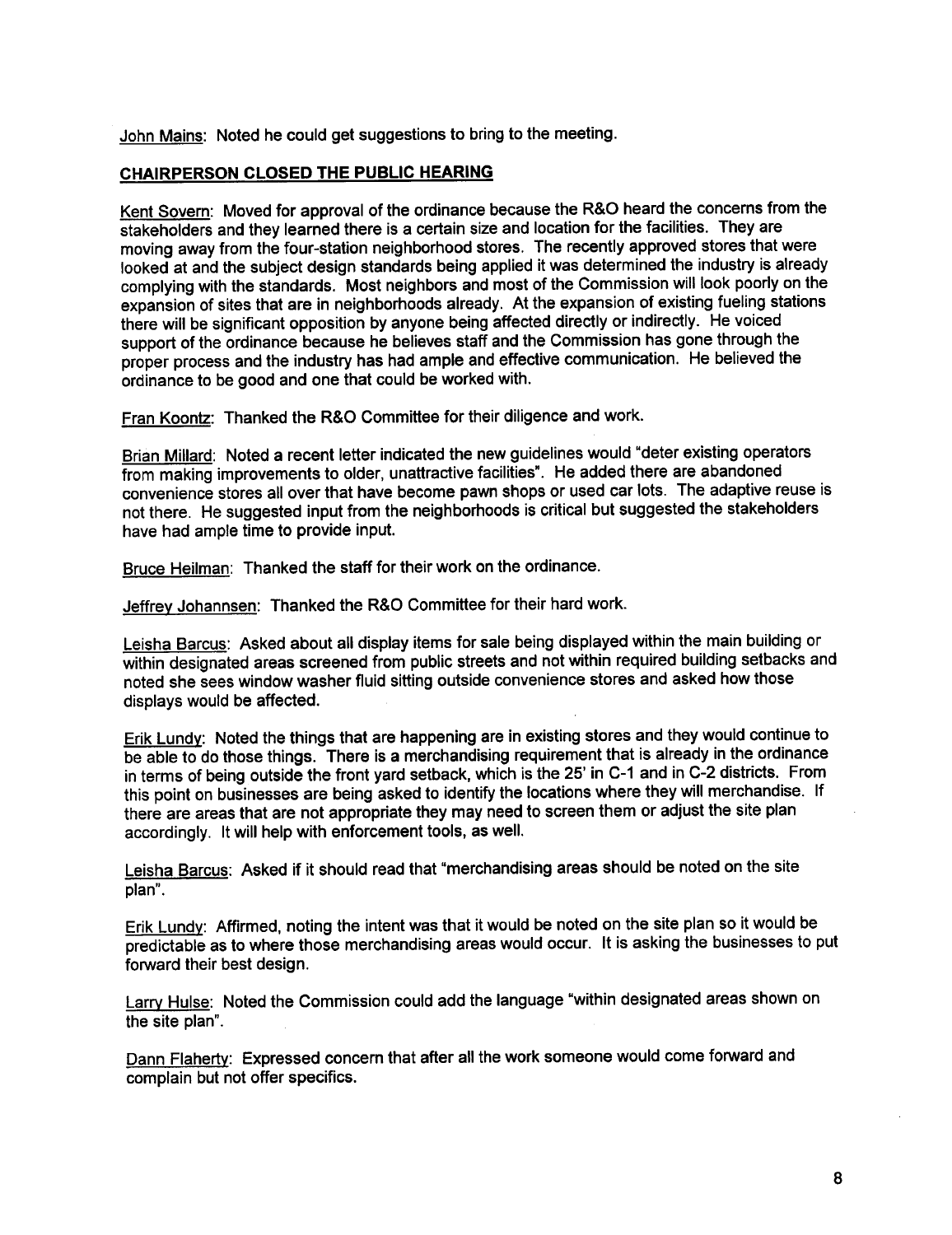Mike Ludwig: Noted there would have to be specific articulation at a public hearing as to why something did not comply with the character of the neighborhood. It would not be sufficient to just state it wasn't liked. Also, the site plan guidelines in general are intended to be applied collectively and the Commission is charged with determining whether or not the guidelines have been satisfied. They are to make a determination that based on the level of compliance with the set of guidelines as a whole, if the site plan meets the character of the neighborhood. He noted there can be flexibility on individual criteria if one cannot be met by an applicant. The purpose of the ordinance is to give some predictabilty to the decision-making process by spelling out the general rules for the development.

Motion passed 12-0.

Respectfully submitted,



Planning Administrator

MGL:clw

cc: File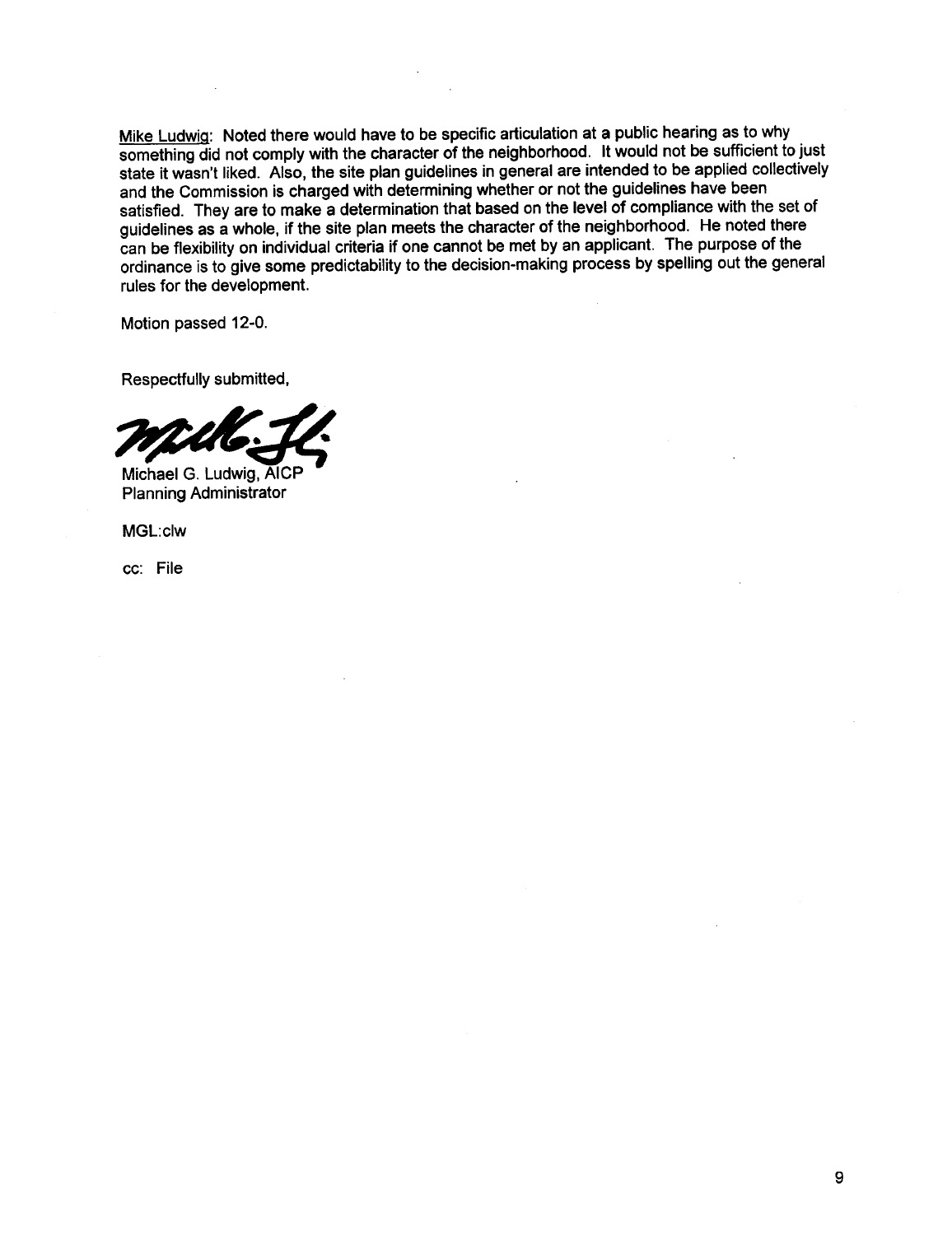$T$ TEM  $#3$  EXHIBIT A

#### ORDINACE NO.

 $\sim 10^7$ 

and the

AN ORDINANCE to amend the Municipal Code of the City of Des Moines, Iowa, 2000, adopted by Ordinance No. 13,827, passed June 5, 2000, amended by Ordinance No. 13,878 passed November 6, 2000, and Ordinance No. 14,018 passed November 19, 2001, and Ordinance No. 14,081 passed May 6, 2002, and Ordinance No. 14,326 passed March 22, 2004, and Ordinace No. 14,455 passed May 23, 2005, by amending Sections 82-208 and 82-209 and by adding and enacting a new Section 82-214.8, thereof, relating to gas station/convenience store site plan design guidelines.

Be It Ordained by the City Council of the City of Des Moines, Iowa:

Section 1. That the Municipal Code of the City of Des Moines, Iowa, 2000, adopted by Ordinance No. 13,827, passed June 5, 2000, amended by Ordinance No. 13,878 passed November 6, 2000, and Ordinance No. 14,018 passed November 19, 2001, and Ordinance No. 14,081 passed May 6, 2002, and Ordinance No. 14,326 passed March 22, 2004, and Ordinance No. 14,455 passed May 23, 2005, amending Sections 82-208 and 82-209 and by adding and enacting a new Section 82-214.8, thereof, relating to gas station/convenience store site plan design guidelines, as follows:

Sec. 82-208. Determination for property subject to administrative approval.

- (a) Generally. Application for site plan approval shall be considered and determined in accordance with the procedures in this section, except for the following types of improvements which shall instead be subject to section 82-209:
	- (1) Improvements to property in the NPC neighborhood pedestrian commercial district.
	- (2) Improvements which include an extension of parking into an adjoining residential district under the authority of section 134-1377(f) (8).
	- (3) Improvements to property used as a vehicle display lot.<br>(4) Improvements to property used for multiple family,
	- Improvements to property used for multiple family, boardinghouse or roominghouse use.
	- (5) Improvements to property in the D-R downtown riverfront district or C-3B central business mixed use district.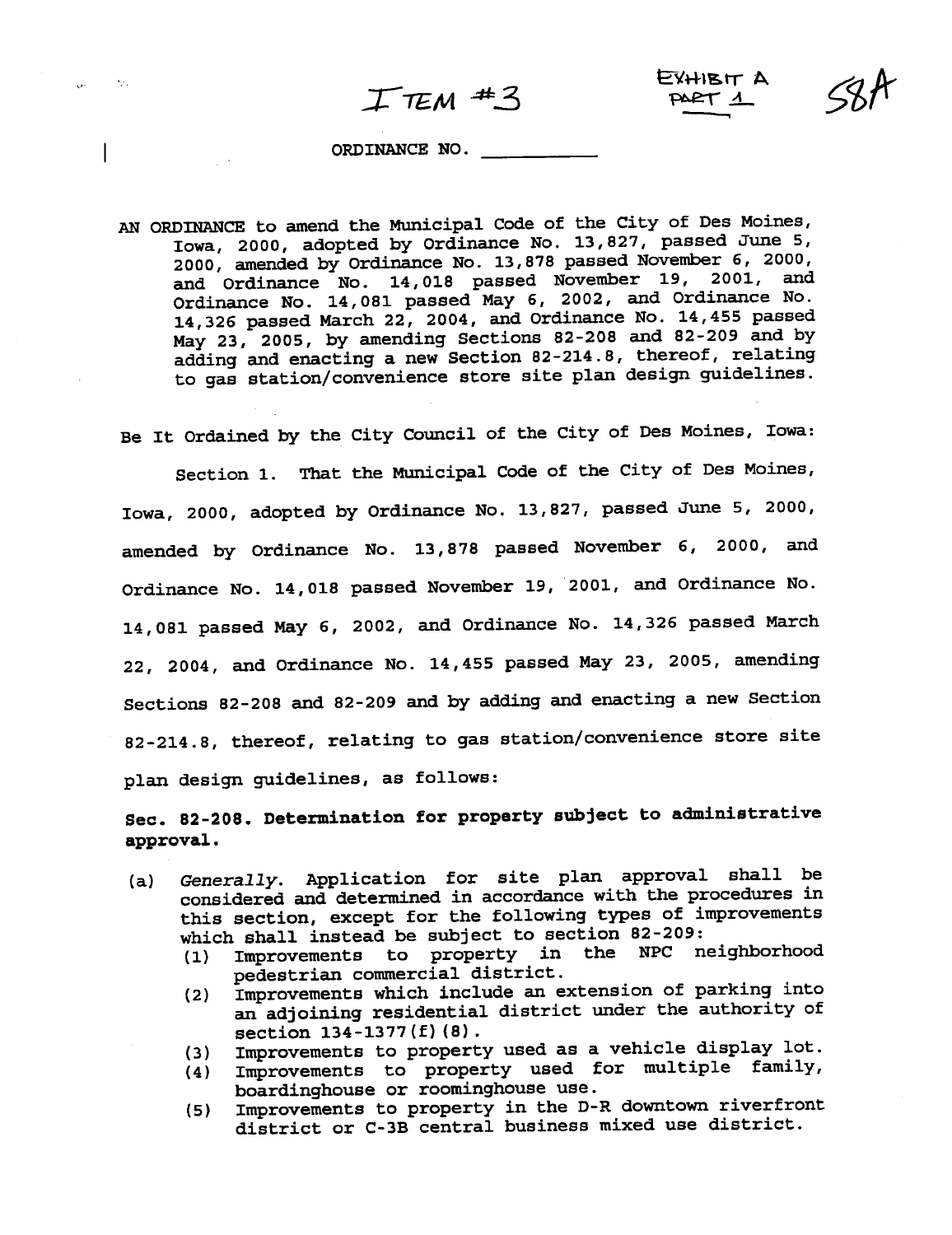# (6) Improvements to property used as a gas station, with or without a convenience store.

Sec. 82-209. Determination for property not subject to administrative approval.

- (a) Applications for site plan approval shall be considered and determined in accordance with the procedures in this section
	- for the following types of improvements:<br>(1) Improvements to property in the Improvements to property in the NPC neighborhood pedestrian commercial district.
	- (2) Improvements which include an extension of parking into an adjoining residential district under the authority of section 134-1377 (f) (8) .
	-
	- (3) Improvements to property used as a vehicle display lot.<br>(4) Improvements to property used for multiple family, Improvements to property used for multiple family, boardinghouse or roominghouse use.
	- (5) Improvements to property in the D-R downtown riverfront district or C-3B central business mixed use district.
	- (6) Improvements to property used as a gas station, with or without a convenience store.

Sec. 82-214.8. Gas Station/Convenience Store Site Plan Design Guidelines.

Any site plan application which includes property used as a gas station or convenience store shall be denied by the plan and zoning commission unless the commission determines that the construction and use of the site will have no significant detrimental impact on the use and enjoyment of adjoining residential uses, and that the proposed site plan conforms with the design regulations in section 82-213 and the following additional design guidelines:

1. Site Design.

A. The optimal layout of any individual site requires an in-depth understanding of local context and a thorough site analysis. The components of a gas station and convenience store to be considered in site design include, but are not limited to: (i) Primary structure/retail sales building/single or multiple tenant; (ii) Pump island, canopy structure, and lighting;

(iii) Refuse, service and storage area;

(iv) Circulation systems and parking;<br>(v) Service bays;

Service bays;

(vi) Ancillary uses such as car washes, drive through uses, ATMs and telephones.

B. Maximum size of site should not exceed two (2) acres without a rezoning to a POD Planed Unit Development pursuant to Chapter 134, Division 13 of the Municipal Code of the City of Des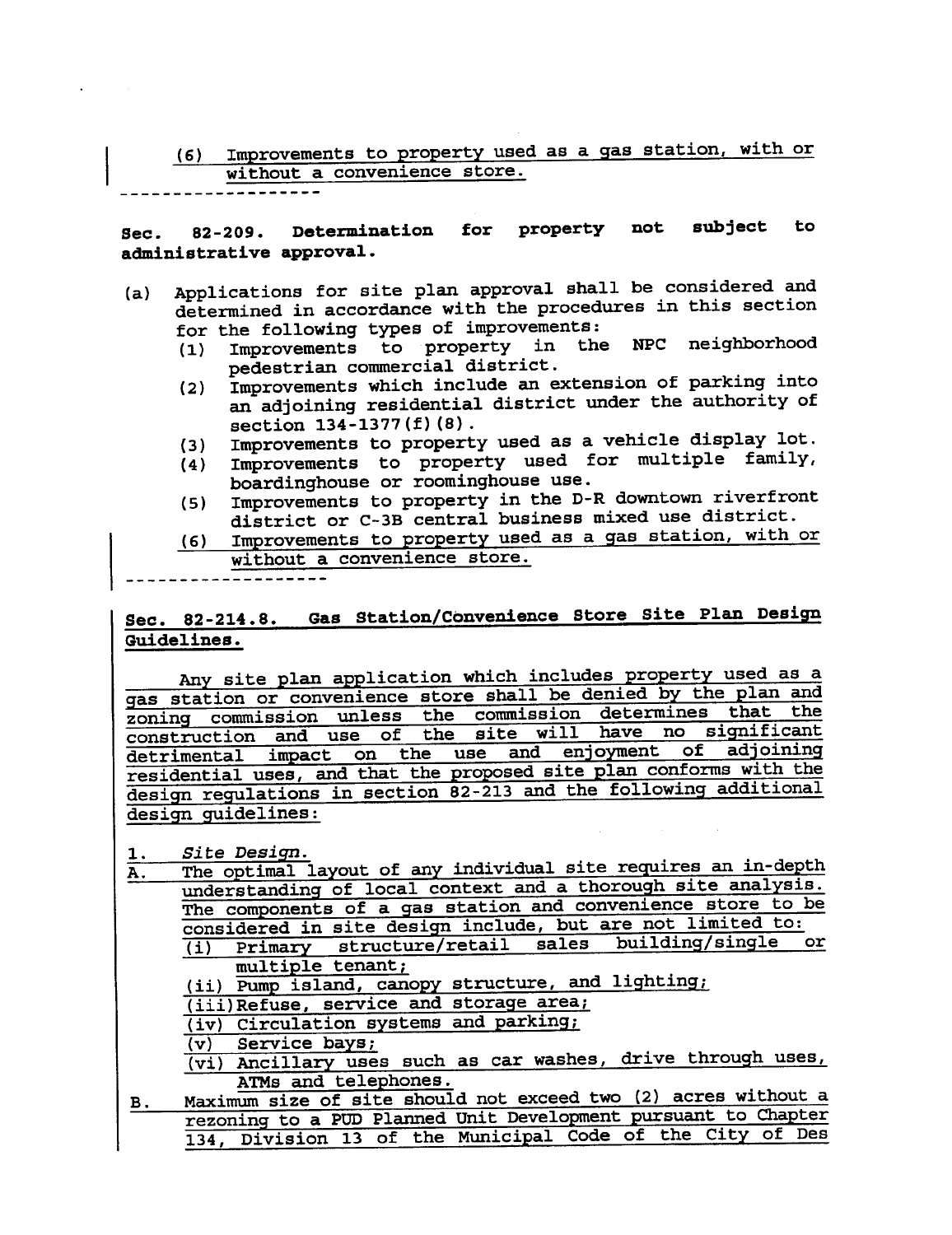Moines and site review under a Conceptual Plan approved by the Plan and Zoning Commission and City Council.

- C. Minimum open space should be 1,000 square feet per fueling location. This would include landscaping open space requred for all site plans.
- D. All development proposals should show evidence of coordination with the site plan as well as arrangement of buildings and planning elements of neighboring properties by:<br>(i) Responding to local development patter
	- (i) Responding to local development patterns and the streetscape by use of consistent building setbacks, orientation and relationship of structures to the street and linkages to pedestrian facilities;
	- (ii) Seeking shared-access with adjoining commercial uses where feasible to minimize curb cuts and enhance pedestrian and vehicular circulation;
- (iii) Minimizing cross traffic conflicts within parking areas. E. The site plan shall mitigate the negative impacts from site
- activities on adjoining uses as follows:
	- (i) Service areas, storage areas and refuse enclosures should be oriented away from public view and screened from adjacent sites;
	- (ii) Drive-through windows, menu boards and associated stacking lanes should be oriented away from residential areas or screened from public view;
	- (iii) Auto repair bay openigs and car-wash openings should be oriented away from residential uses;
	- $(iv)$  Lighting should be non-invasive to adjoining residential use.
- F. The site plan shall provide identifiable pedestrian access from adjoining public pedestrian routes through the site to the primary building and from accessory functions within the site. This can be accomplished by use of special paving colors or textures and appropriately scaled lighting.
- 
- 2. Architecture. A. The following architectural guidelines encourage creative response to local and regional context and contribute to the aesthetic identity of the community.
- B. Building design should consider the unique qualities and character of the surrounding area and be consistent with the city's 2020 Character Area Plans. Where character is not defined by 2020 Community Character Plan, building design should be of a high quality with primary use of durable materials such as masonry, block, or stone.
- C. A facility occupying a pad or portion of a building within a larger commercial center should be designed to reflect the design elements of that center.
- D. Drive-through elements should be integrated into the building rather than appear to be applied or "stuck-on" to the
- building.<br>All sides of E. All sides of a building should express consistent<br>architectural detail and character, with a primary use of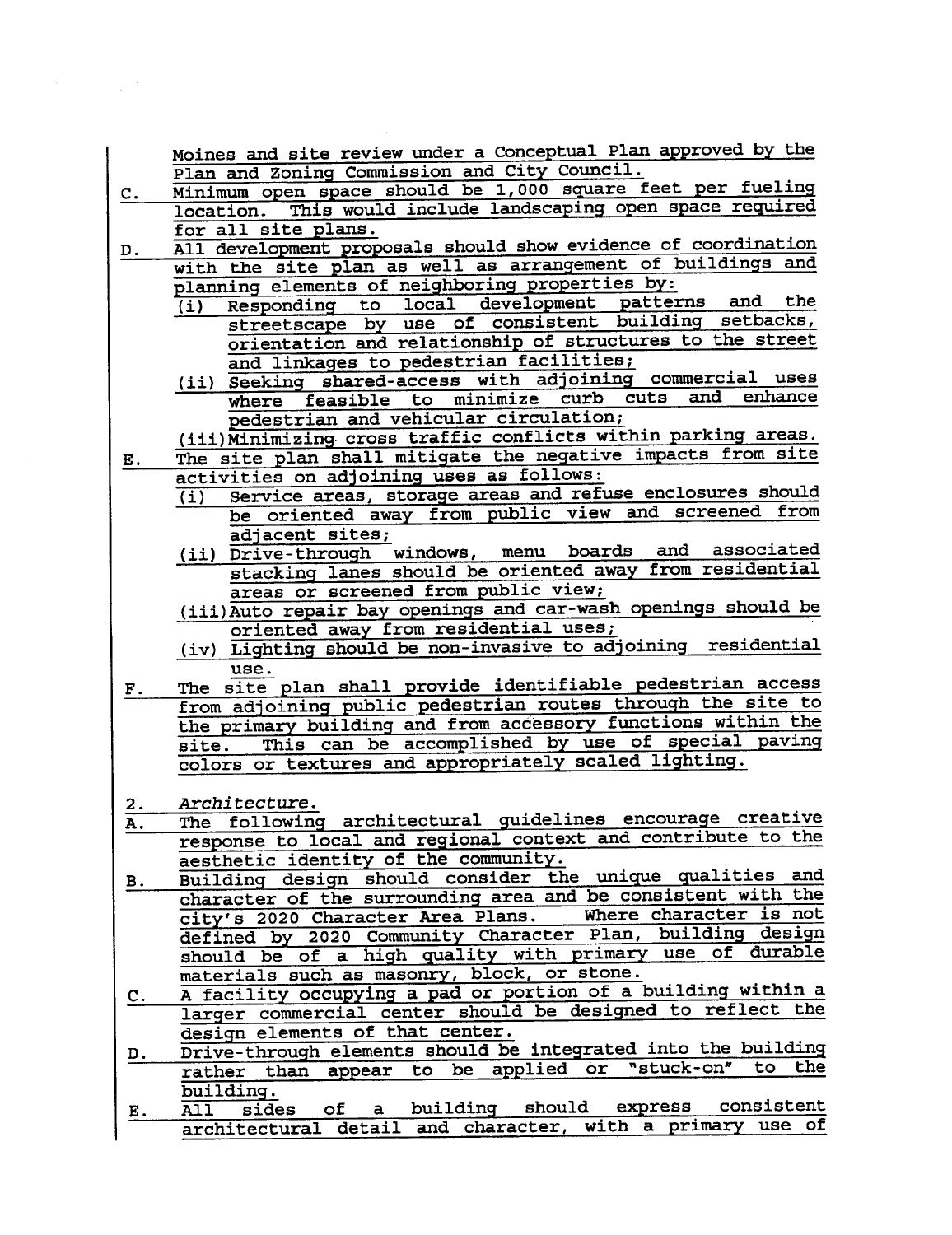durable materials such as brick, masonry block, or in special instances a predominant material found in the surrounding Columns should be designed to minimize visual impact.

- F. Walls, pump island canopies and other outdoor covered areas should be compatible with the building, using similar
- G. To encourage visually interesting roofs, variations in the roof line and treatments such as extended eaves and parapet walls with cornice treatments are encouraged.
- H. Perceived height and bulk should be reduced by dividing the<br>huilding mass into smaller-scaled components. Possible building mass into smaller-scaled components. treatments to avoid excessive bulk and height include:
	- (i) Low-scale planters and site walls.
	- (ii) Wainscot treatment.
- (iii) Clearly pronounced eaves or cornices.
	- (iv) Subtle changes in material color and texture.<br>(v) Variation in roof forms.
- Variation in roof forms.
	- (vi) Covered pedestrian frontages and recessed entries.
	- (vii) Deeply set windows with mullions.
- I. Canopies:<br>(i) Inte
	- Integration of canopies to building and site walls is desirable. Multiple canopies or canopies that express differing masses are encouraged.
	- (ii) Canopy height should not be less than 13'- 9" as measured from the finshed grade to the lowest point on the canopy fascia. The overall height of canopies should not exceed  $\overline{17'}$  .
- J. All display items for sale should be located within the main building or within designated areas screened from public streets and not within required building setbacks.
- 3 . Landscape Design.
- A. Landscaping is integral to the overall design concept and should be carefully planed to enhance the overall appearance and function of the site.
- B. Landscape buffers with screen fencing should mask the site from adjacent residential uses. Plantings that exceed the minimum Des Moines Landscaping Standards may be required.
- c. Dense landscaping or architectural treatments should be provided to screen unattractive views and features such as storage areas, trash enclosures, utility cabinets and other similar elements.
- D. A site design for projects located at a street intersection should provide special landscape treatments, including by way of example perennial plant beds, site walls, native grasses, decorative sign foundations and housing.
- E. Proper maintenace and timely replacement of plant material is required and will be enforced based on the approved site plan. F. Monument signs are encouraged and are required when the site adjoins a residential district.